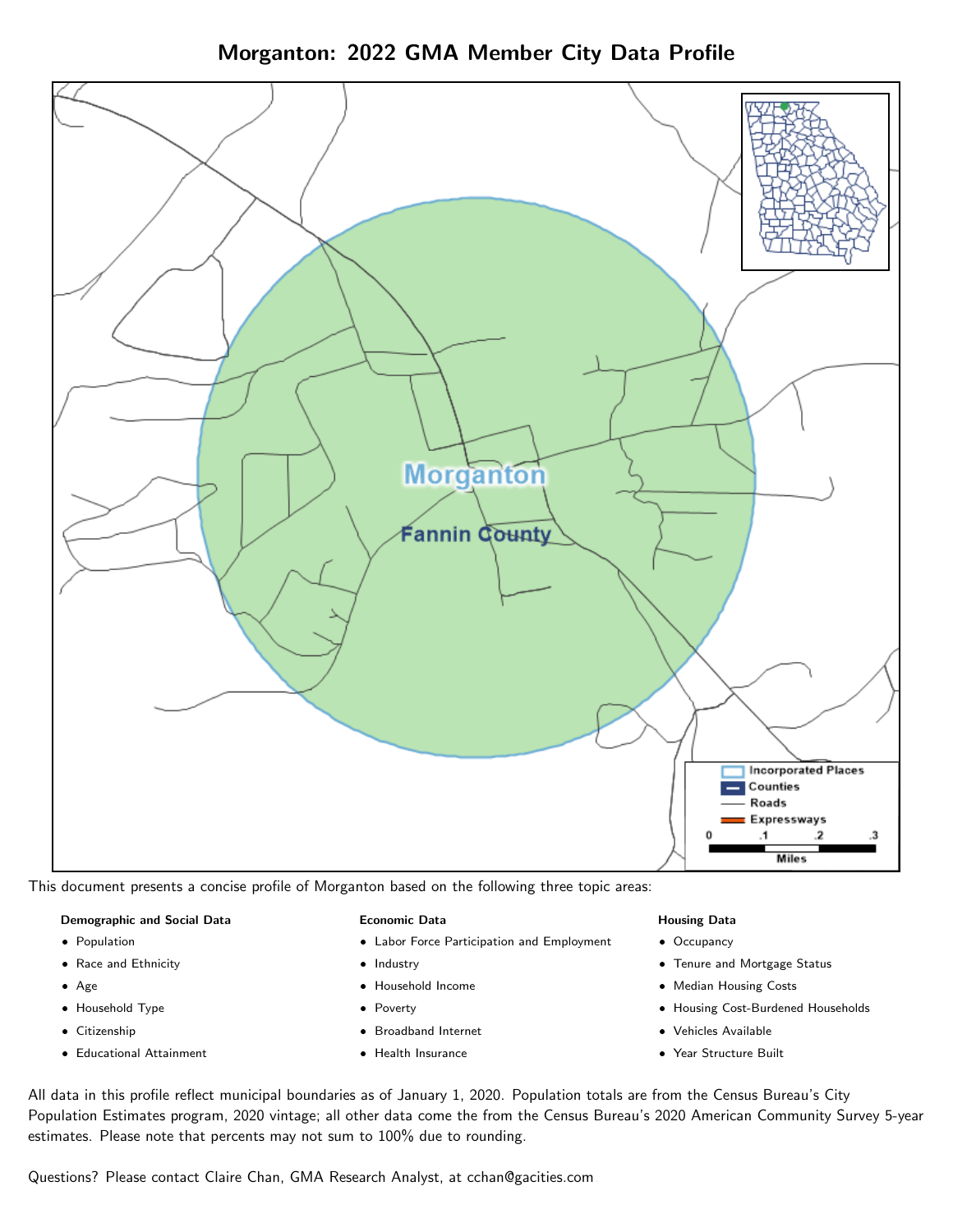# Morganton: Demographic and Social



0% 2% 4% 6% 8% Male and the male of Female 8% 6% 4% 2% 85 and over 80-84 75-79 70-74 65-69 60-64 55-59 50-54 45-49 40-44 35-39 30-34 25-29 20-24 15-19  $10-14$ 5-9 Under 5

**Citizenship** 

Age



Source: American Community Survey, 2020 5-year estimates, table B05002 Source: American Community Survey, 2020 5-year estimates, table B15002

### Race and Ethnicity



Source: U.S. Census Bureau, City Population Estimates, 2020 vintage Source: American Community Survey, 2020 5-year estimates, table B03002

## Household Type



Source: American Community Survey, 2020 5-year estimates, table B01001 Source: American Community Survey, 2020 5-year estimates, table B11001

#### Educational Attainment



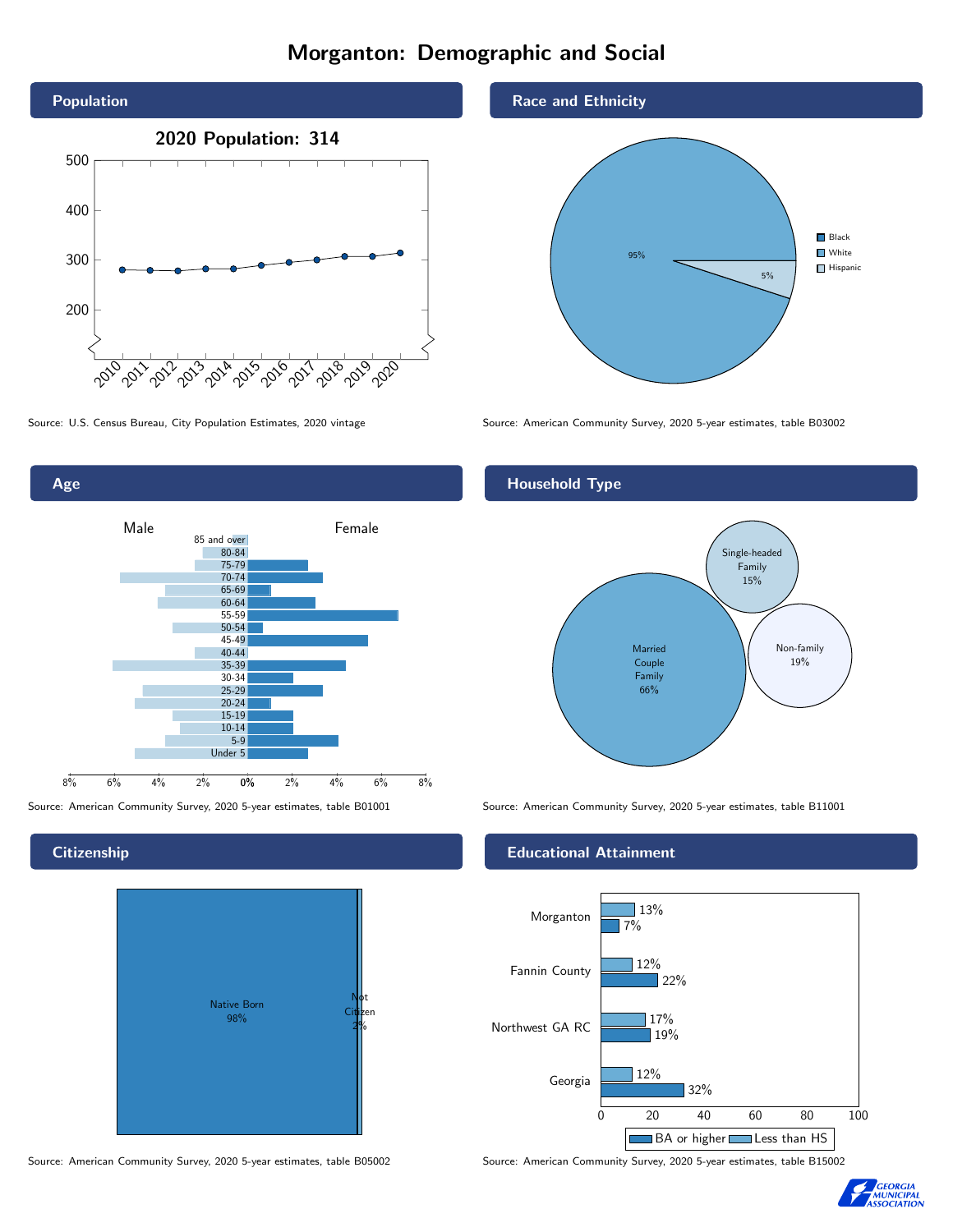# Morganton: Economic



Source: American Community Survey, 2020 5-year estimates, table B23001 Note: Unemployment rate is based upon the civilian labor force.



Source: American Community Survey, 2020 5-year estimates, tables B19013 and B19025 Source: American Community Survey, 2020 5-year estimates, table B17010



# Industry

| Agriculture, forestry, fishing and hunting, and mining      | $0\%$ |
|-------------------------------------------------------------|-------|
| Construction                                                | 23%   |
| Manufacturing                                               | 12%   |
| <b>Wholesale Trade</b>                                      | $0\%$ |
| Retail Trade                                                | 24%   |
| Transportation and warehousing, and utilities               | $0\%$ |
| Information                                                 | $0\%$ |
| Finance and insurance, real estate, rental, leasing         | $4\%$ |
| Professional, scientific, mgt, administrative, waste mgt    | 3%    |
| Educational services, and health care and social assistance | 8%    |
| Arts, entertainment, recreation, accommodation, food        | 23%   |
| service                                                     |       |
| Other services, except public administration                | $1\%$ |
| Public administration                                       | 3%    |

Source: American Community Survey, 2020 5-year estimates, table C24030

### Poverty



#### Health Insurance



Source: American Community Survey, 2020 5-year estimates, table B28002 Source: American Community Survey, 2020 5-year estimates, table B18135